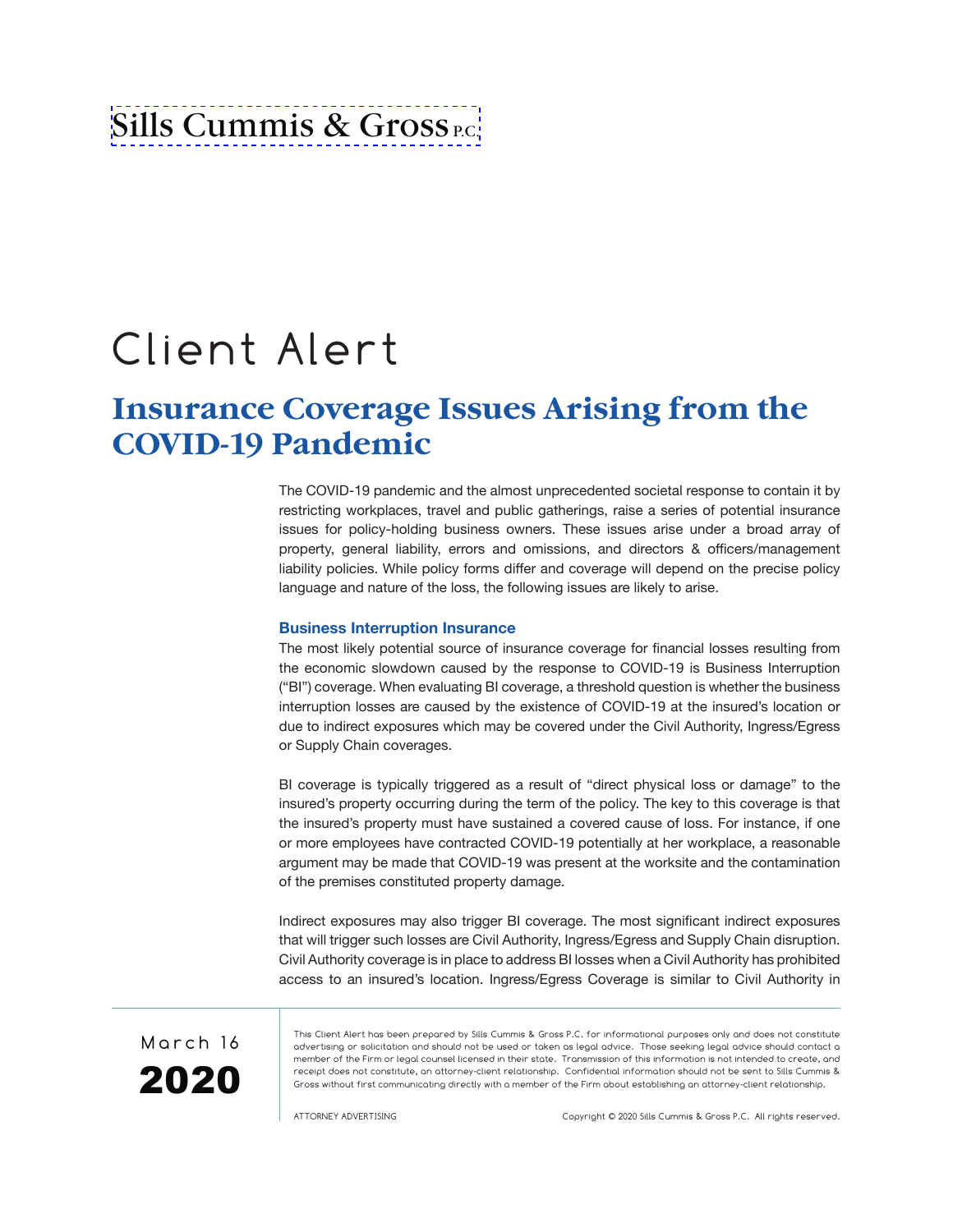## Sills Cummis & Gross<sub>P.C.</sub>

that coverage is in place for BI when access to the insured's location is prohibited due to "direct physical damage" to tangible property. If property policies include these coverages, physical damage to tangible property is still a requirement that needs to be met, although it does not need to be at the insured's location or to the insured's property. Supply chain insurance protects against losses resulting from disruption in a company's supply chain. Significantly, Supply Chain insurance may cover BI losses for insured events that are not limited to physical damage to property and may include pandemic, regulatory action, strikes, or civil or military action.

In addition to businesses evaluating their BI insurance coverage, businesses also should be examining their commercial contracts for other issues related to business interruption. As COVID-19 disrupts supply chains and as federal, state and local government take action to contain the spread, all businesses should be evaluating whether their commercial contracts contain force majeure clauses. A force majeure event is an unforeseen event outside a party's control that excuses performance under a contact. Typically, such events include natural disasters, interventions by the government, or "acts of God". Whether COVID-19 would be deemed a force majeure event will depend on the precise language of the contract at issue and how COVID-19 may have affected a particular party's performance, but as supply chains are increasingly stressed (and in some cases splintered) by the COVID-19 outbreak and quarantines are put in place by governments around the world, businesses should be looking at their contacts to see if they contain such clauses and if so, what notice provisions might apply under the circumstances.

#### **General Liability Insurance**

Businesses, particularly those open to the public, may be the target of personal injury claims. It is not surprising that in recent days, many retailers have been notifying their customers by email of the various steps they are taking to make their public accommodations safe and/or reducing hours of operation, as well as implementing rigorous cleaning procedures. It is reasonable to assume, however that some people afflicted with COVID-19 may sue business owners claiming that they were infected while visiting the business premises as a result of managements' failure to take adequate precautions to prevent the spread of COVID-19 at their establishments or by the failure to warn when one of their employees contracts COVID-19.

The alleged spread of COVID-19 at an insured's business is likely an "occurrence" causing bodily injury thereby triggering coverage under most general liability policies including the industry-standard ISO general liability form Commercial General Liability Coverage Form CG 00 01 04 13). Insurers may seek to invoke the pollution exclusion which bars coverage of loss arising from "contaminants," however, it is unclear that courts will broadly interpret this exclusion to apply to COVID-19.

In the event that employees who deal directly with third parties contract COVID-19, consideration should be given to providing liability insurers with a notice of circumstances that may lead to a claim in order to avoid a possible declination of coverage when a claim is brought based on the failure to provide the carrier with adequate notice.